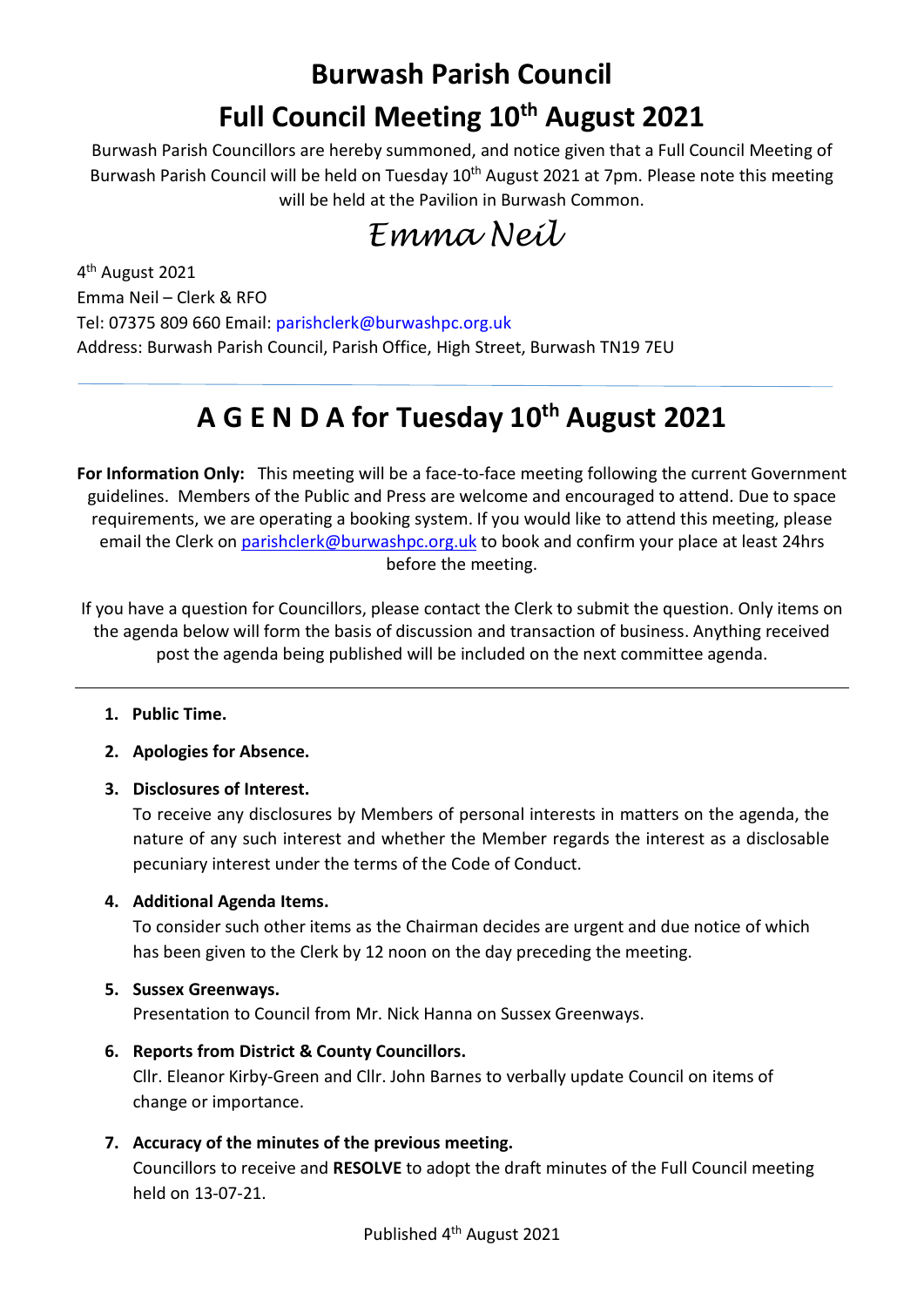## **Burwash Parish Council Full Council Meeting 10th August 2021**

### **8. The Neighbourhood Plan. (Standing Item)**

Council to receive an update on the latest email correspondence from Rother District Council.

#### **9. Finance Committee.**

Cllr. Franklin to give an update on Finance & Administration issues. Members of the Finance Committee are requested to *accept* the minutes of the meeting dated 03-08-21.

Full Council requested to **RESOLVE** to *adopt* the minutes of the meeting dated 03-08-21. Members of the Finance Committee recommend Full Council **RESOLVE** to adopt the following documents / resolutions:

- **a. RESOLVE** to adopt the bank statements as at 30-07-21.
- **b. RESOLVE** to adopt the income & expenditure statements as at 30-07-21.
- **c. RESOLVE** to adopt the bank reconciliation as at 30-07-21.
- **d. RESOLVE** to adopt the statutory balance sheet.
- **e. RESOLVE** to adopt the payments schedules as at 30-07-21.
- **f. RESOLVE** to adopt the Equals Card expenditure statements as at 30-07-21.
- **g. RESOLVE** to agree the recommended grants:
	- **i.** St Bartholomews Church £1,500.00
- **h. RESOLVE** to agree the contractual increase in hourly rate for the Clerk on successful completion of CiLCA.
- **i. RESOLVE** to agree the recommendation for replacing the handyman after resignation.

#### **10. HR Committee.**

Councillors **RESOLVE** to agree the trial increase in hours for the Clerk to 22 per week in place of replacing the Admin Officer role.

#### **11. Planning Committee.**

Cllr. Rees to give an update on Planning issues.

Members of the Planning Committee requested to **RESOLVE** to *accept* the minutes of the meeting dated 19-07-21.

*Clerk's Note: Minutes from the planning committee held on 09-08-21 are to be submitted to the September Full Council meeting.*

Full Council requested to **RESOLVE** to *adopt* the minutes of the meeting dated 19-07-21.

#### **12. Community & Communications Working Party.**

Cllr. Newman to give an update on Community & Communications issues. Members of the Community & Communications working party requested to **RESOLVE** to *accept* the minutes dated 29-07-21.

Full Council requested to **RESOLVE** to *adopt* the minutes of the meeting dated 29-07-21.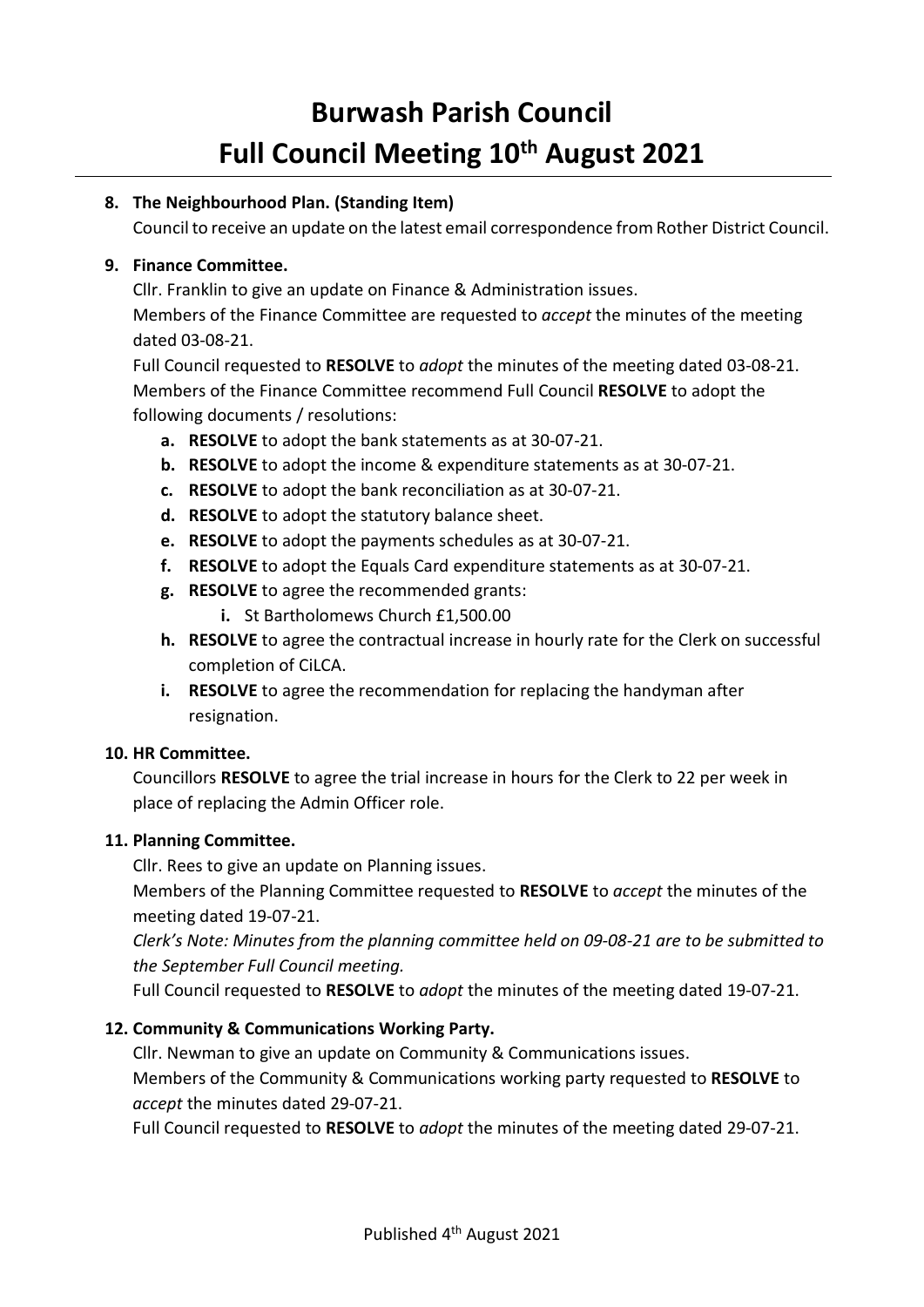## **Burwash Parish Council Full Council Meeting 10th August 2021**

Full Council requested to **RESOLVE** to agree to the following resolutions:

- i. **RESOLVE** to subsidise refreshments for Love Burwash week  $(4<sup>th</sup> 10<sup>th</sup> October$ 2021).
- ii. **RESOLVE** to purchase the chosen noticeboard for the Parish Office at the cost of £1,200.00 + VAT.

### **13. Environment & Maintenance Working Party.**

Cllr. Kenny to give a verbal update on Environment & Maintenance issues. Members of the Environment & Maintenance working party requested to **RESOLVE** to *accept* the minutes dated 20-07-21.

Full Council requested to **RESOLVE** to *adopt* the minutes of the meeting dated 20-07-21. Full Council requested to **RESOLVE** to agree the following resolutions:

**i.** Application to Rother District Council for a grant through their community grant scheme to replace the bench outside the Parish Office.

### **14. Traffic & Transport Working Party.**

Cllr. Franklin to give an update on Traffic & Transport issues. Members of the Traffic & Transport working party requested to **RESOLVE** to *accept* the minutes of the meeting dated 02-08-21.

Full Council requested to **RESOLVE** to *adopt* the minutes of the meeting dated 02-08-21. *Clerk's Note: For recommendations to Full Council on the Car Park please see item 15.*

### **15. Car Park Devolvement.**

Cllr. Moore to update Council on the status of the car park devolvement.

Full Council **RESOLVE** to agree to the community public toilet scheme & associated costings as outlined in the accompanying report.

Full Council **RESOLVE** to move the item of the community public toilet scheme to the Environment & Maintenance working party.

Full Council **RESOLVE** to set up a sub-group of Councillors and residents to work on the project of devolvement of the car park once the lease has been agreed between the Parish Council and Rother District Council.

### **16. Policies & Procedures.**

None to review.

### **17. Clerk's Correspondence.**

Councillors to review & discuss the Clerk's report on all relevant correspondence received since the last Full Council meeting.

### **18. Down Meadow.**

Councillors requested to **RESOLVE** to agree to exclude the press and members of the public under the power to exclude, Public Bodies (Admission to Meetings) Act 1960.